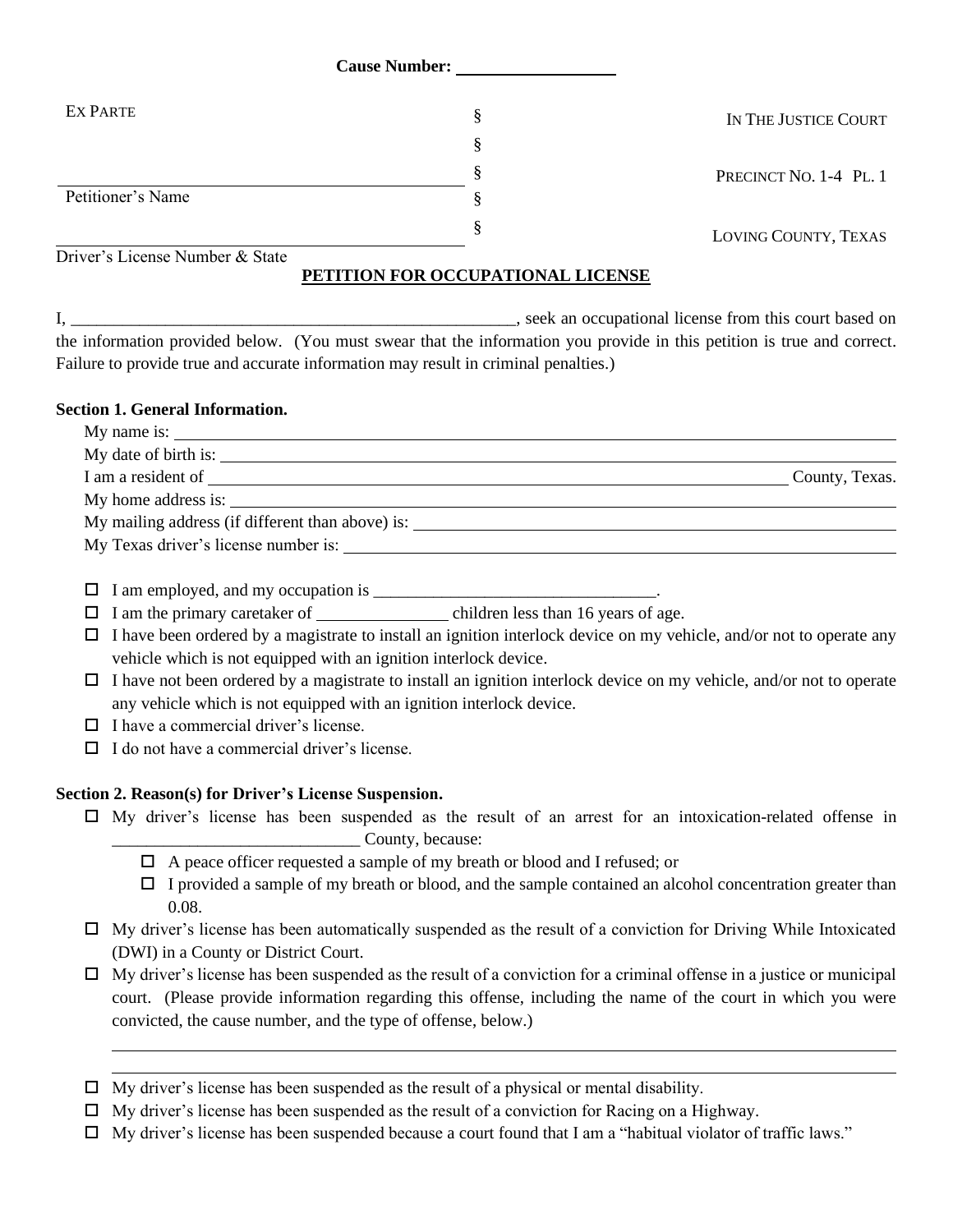- My driver's license has been suspended because a court ordered me to attend a Driver Education Program and suspended my license for 365 days.
- $\Box$  My driver's license has been suspended because of a failure to pay surcharges ordered by the State of Texas.
- $\Box$  My driver's license has been suspended for another reason, described below:

#### **Section 3. Essential Need.**

(Note: In order to obtain an occupational license, you must demonstrate an essential need to operate a motor vehicle. The Texas Transportation Code defines "essential need" as the "need of a person for the operation of a motor vehicle: (A) in the performance of an occupation or trade or for transportation to and from the place at which the person practices the person's occupation or trade; (B) for transportation to and from an educational facility in which the person is enrolled; or (C) in the performance of essential household duties." In order to demonstrate an essential need to operate a motor vehicle, you may attach additional documentation, such as a letter from your employer. If you attach additional documentation, be sure to check the appropriate box in Section 5 of this petition.)

I am seeking this occupational license in order to *(check all that apply)*:

- $\Box$  Travel to and from my place of work;
- $\Box$  Perform the duties of my job;
- $\Box$  Travel to and from school; or
- $\Box$  Perform essential household duties.

The following are addresses and descriptions of all destinations to which I seek to travel with my occupational license:

Below, I have fully described all public transportation options within one mile of any destination described above, including my home, place of work, school, or place where I perform essential household duties. Public transportation options may include bus service, rail service, rural automobile service, ride-sharing services, etc.

 $\Box$  I am the only member of my household who owns, leases, or has access to a motor vehicle.

 $\Box$  A member of my household other than me owns, leases, or has access to a motor vehicle. (Please describe this person's weekly schedule below.)

 $\Box$  I own a bicycle or other means of non-motorized conveyance, described below.

 $\Box$  My work or school schedule is the same every week: I work or attend school during the following hours on the following days of the week (check all that apply):

- $\Box$  Monday:
- Tuesday:
- $\Box$  Wednesday:
- $\Box$  Thursday:  $\_\_\_\_\_\_\_\_\$
- $\Box$  Friday: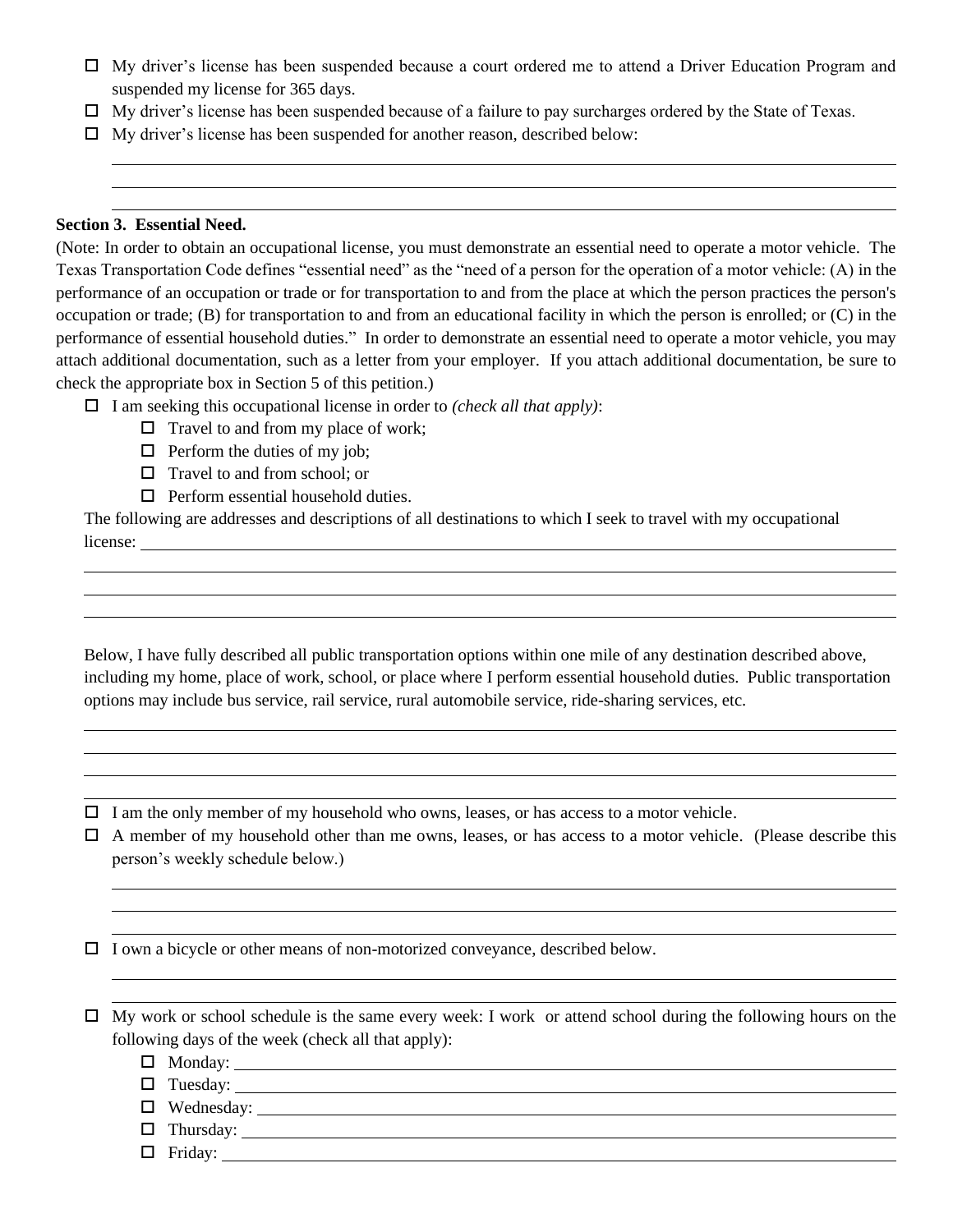- $\Box$  Saturday:
- $\Box$  Sunday:
- $\Box$  My work or school schedule varies from week to week. (If you check this box, provide a general description of your work or school schedule below, including the total number of hours you work or attend school each week, days of the week on which you never work or attend school, days of the week on which you always work or attend school, and the earliest time your work or school day begins and the latest time your work or school day ends.)

 $\Box$  My job duties include automobile travel. My employer requires me to travel by automobile to perform the following tasks:

 $\Box$  I perform the following essential household duties:

 $\Box$  In order to perform the essential household duties described above, I must travel by automobile during the following hours on the following days of the week *(check all that apply)*:

- $\Box$  Monday:  $\Box$
- $\Box$  Tuesday:  $\Box$
- Wednesday:
- Thursday:
- □ Friday: <u>2000 2000 2000 2000 2000 2000 2000 2000 2000 2000 2000 2000 2000 2000 2000 2000 2000 2000 2000 2000 2000 2000 2000 2000 2000 2000 2000 2000 2000 2000 </u>
- Saturday:
- $\Box$  Sunday:  $\Box$

 $\Box$  In order to:

- $\Box$  Travel to school;
- $\Box$  Travel to my place of work;
- $\Box$  Perform my job duties; or
- $\Box$  Travel to the place I perform essential household duties;

I must travel by automobile to or through the following Texas counties (please fully describe all counties and routes traveled):

#### **Section 4. Suspension History**

My driver's license has previously been suspended for:

- A second or subsequent conviction for Driving While Intoxicated (Section 49.04, Penal Code); Intoxication Assault (Section 49.07, Penal Code), or Intoxication Manslaughter (Section 49.08, Penal Code), committed within five years of a previous conviction for Driving While Intoxicated (Section 49.04, Penal Code); Intoxication Assault (Section 49.07, Penal Code), or Intoxication Manslaughter (Section 49.08, Penal Code).
- In the past five years, my license has been suspended for:
	- $\Box$  A refusal to submit to the taking of a breath or blood specimen following an arrest for an offense prohibiting the operation of a motor vehicle or an offense prohibiting the operation of a watercraft while intoxicated, under the influence of alcohol, or under the influence of a controlled substance.